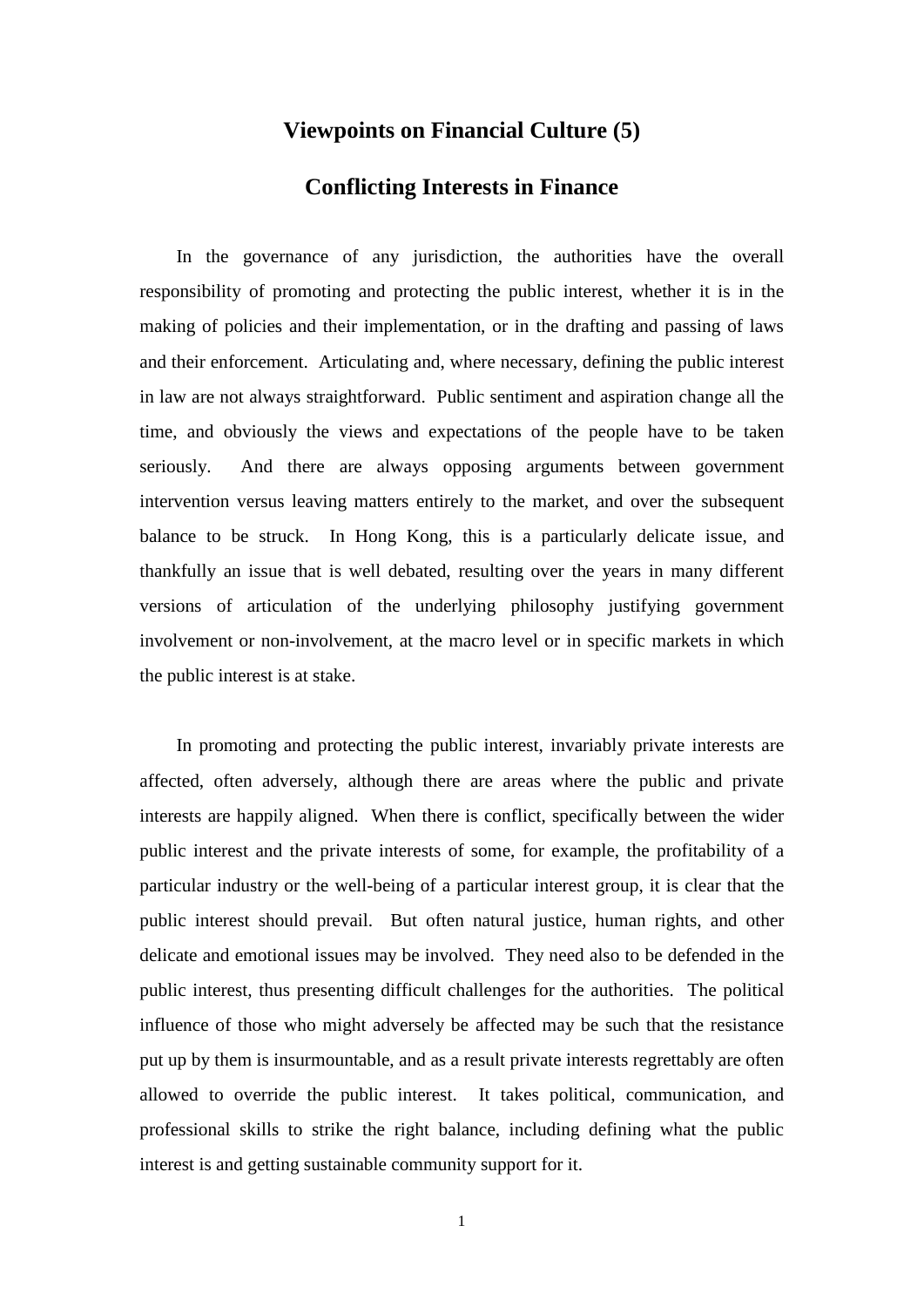As I have pointed out in earlier Viewpoints in this series, the focus on the public interest in finance seems to be rather blurred, and inadequate attention is given by the financial authorities to protecting and promoting it. I believe that this is the product of the politics of finance, in that the influential finance industry has been able to pursue their short-term private interests with considerable vigor, acquiesced by the financial authorities. As a result, a problematic financial culture developed, with questionable incentives leading to questionable conduct and behavior, and questionable business models and practices. This culture has made the financial system crisis-prone, causing much damage to the public interest. Finance is a service industry that has become self-serving. In jurisdictions in which the financial system is considered to be sophisticated, the leaders in finance enjoy levels of wealth, power, and influence that are perhaps as enviable as they are disgusting to many. With financial globalization, this problematic financial culture is being globalized, spreading contagiously to developing markets. In finance, there is a fundamental conflict between the public interest of the economy being well served and the private interest of the service providers. It is necessary for those interests and the fundamental conflict between them to be well understood by all concerned if there is to be a cultural change to ensure that finance serves the economy on a sustainable basis.

To recap, the financial system exists for the purpose of organizing financial intermediation that is essential for the functioning of the economy, mobilizing money from investors, who have a surplus of it and who have different risk appetites, to fund raisers, who are in need of it and have different risk profiles. This all-important task of financial intermediation is organized through the transformation, transfer, and transaction of risks, and through three channels—banking, debt, and equity. Given the importance of the financial system to the economy, it is obviously a matter of intense public interest that the system performs its tasks as best as it can. There are clear examples of how disruptive financial crises are to the functioning of the economy and how debilitating they are to the community. Thus, as mentioned before,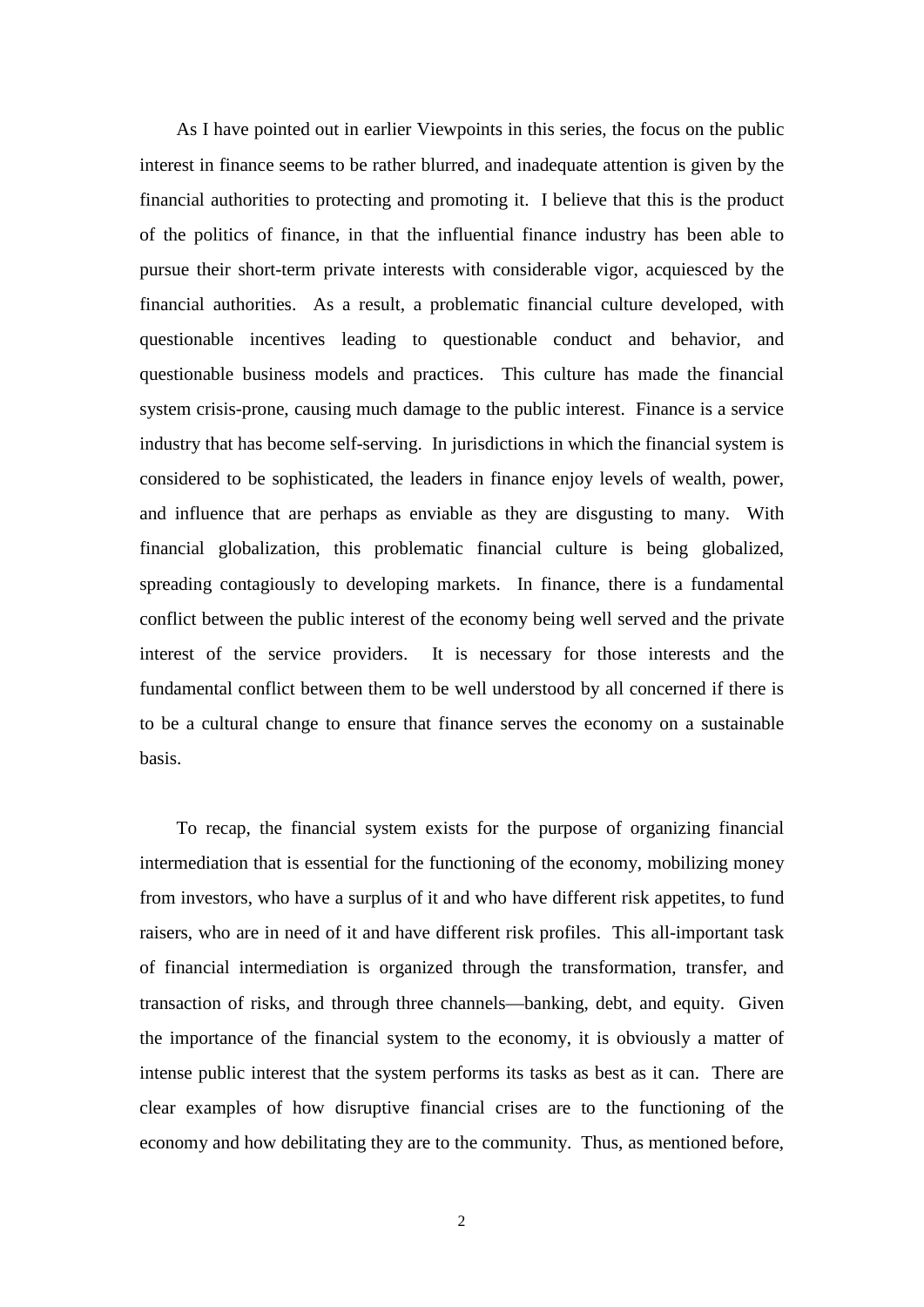this public interest in finance can be articulated as ensuring stability, integrity, diversity, and efficiency in the mobilization of money.

Two issues are not debatable concerning how this public interest should be pursued. First is the general reliance on a market-based financial system, and second is the need for some form of involvement by the authorities in protecting or promoting the public interest. While the market is more efficient than bureaucrats in resource allocation—in this case the mobilization of money—markets can, and do, fail, sometimes miserably; and the greed of some can, through the abuse of their privileged positions protected by licensing or registration systems, unfairly take advantage of others, in particular those not in a position to protect themselves. Furthermore, market freedom and competition have repeatedly encouraged innovation to the extent of generating unfamiliar and systemic risks, and the eventual materialization of those risks has proven to be debilitating for the economy and the general public. The purpose, form, and extent of involvement of the authorities are debatable issues, but the current norm across major economies seems to be some form of regulation of financial markets and supervision of financial institutions, either by the industry itself or by the authorities, all with a limited focus on the protection of small depositors and investors.

Across the many jurisdictions with market-based financial systems operating under some form of regulatory framework, finding the right balance between reliance on the market and regulation that best promote the public interest has proven to be difficult. Regrettably, the fundamental role of the financial system in supporting the economy is seldom given the attention it deserves in policy deliberations concerning the financial system. There is a common tendency on the part of the authorities to embrace market initiatives that are motivated by profit-making to innovate, for example, through the introduction of derivative markets and products, and refrain from questioning the utility of those initiatives in supporting the economy. The developments leading to the financial crises of the last two decades provide convincing empirical evidence of the failure on the part of the authorities adequately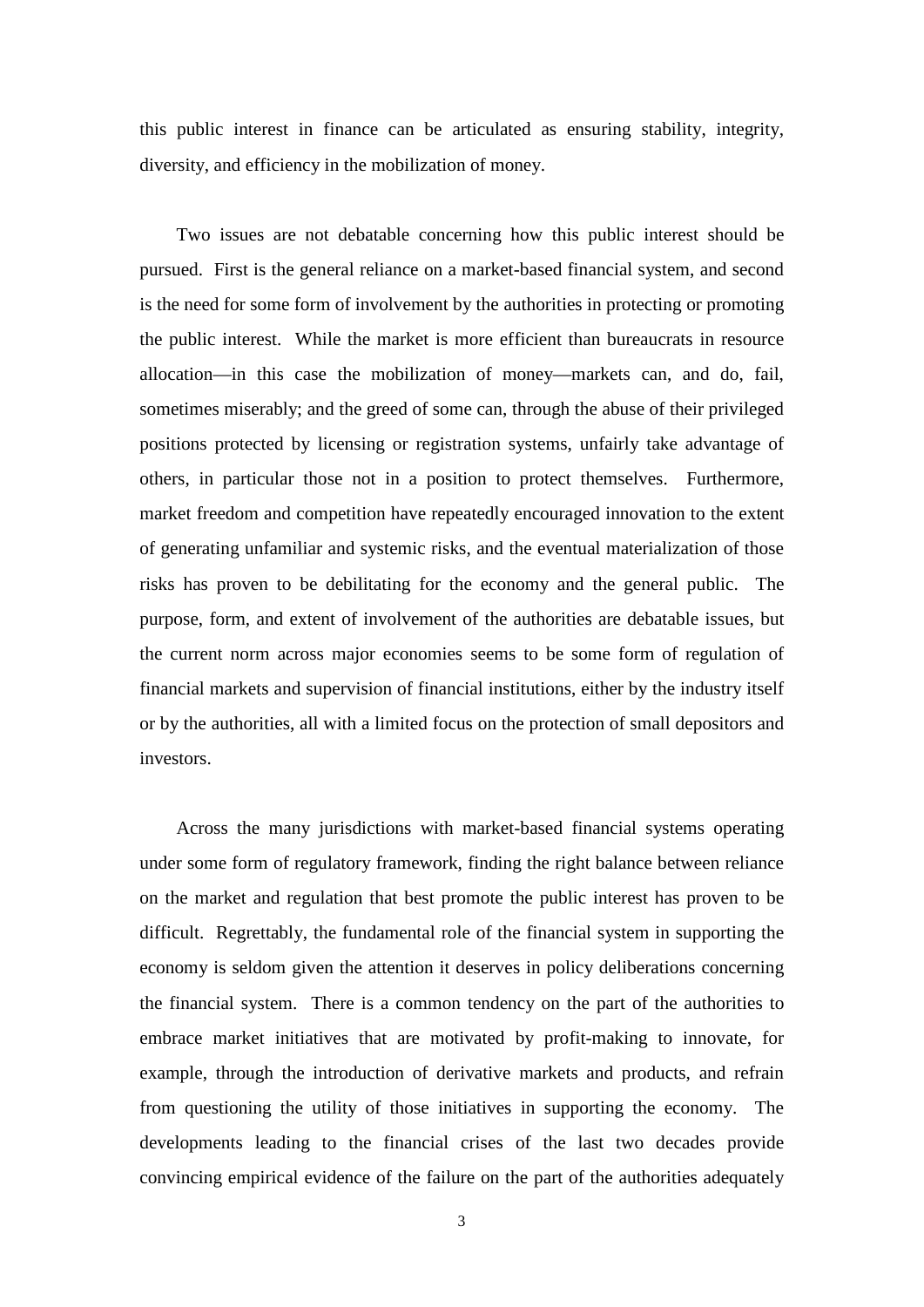to protect the public interest. It has proven to be hard to harness the potency of a market-based financial system for the general good of the community on a sustainable basis.

Interestingly, the policy framework of Hong Kong is exceptionally clear on the public interest in respect of the financial system, although the awareness of this among the general public, and specifically within the financial system, seems lacking. Over the years, perhaps in response to the recurrence of financial crises, the legal framework has been updated to give a clearer focus on the public interest of finance, in addition to the more traditional emphasis on the protection of depositors and investors. There are clear references, for example, in the Banking Ordinance to promoting "the general stability and effective working of the banking system", in addition to providing "a measure of protection to depositors". Also, in the Securities and Futures Ordinance, there are clear references to maintaining and promoting "the fairness, efficiency, competitiveness, transparency and orderliness of the securities and futures industry", in addition to the provision of "protection for members of the public investing in or holding financial products".

Furthermore, the Financial Secretary issued a policy statement on 27 June 2003 which outlined, among other things, the policy objectives on the financial system, as follows:

The role of the financial system is to promote economic well-being through financial intermediation, i.e., the channelling of savings into investment, and the provision of a financial infrastructure for effecting financial transactions. Given the externally oriented nature of Hong Kong's economy, the openness of its financial markets and Hong Kong's status as an international financial centre, the financial system of Hong Kong should operate in line with international standards. In promoting the effective performance of this role by the financial system, the Government should adopt a free market approach and keep its involvement in the financial system to the minimum, except where the private interests of financial market participants do not align with the public interests, or where the infrastructure is a public good that it may not be possible or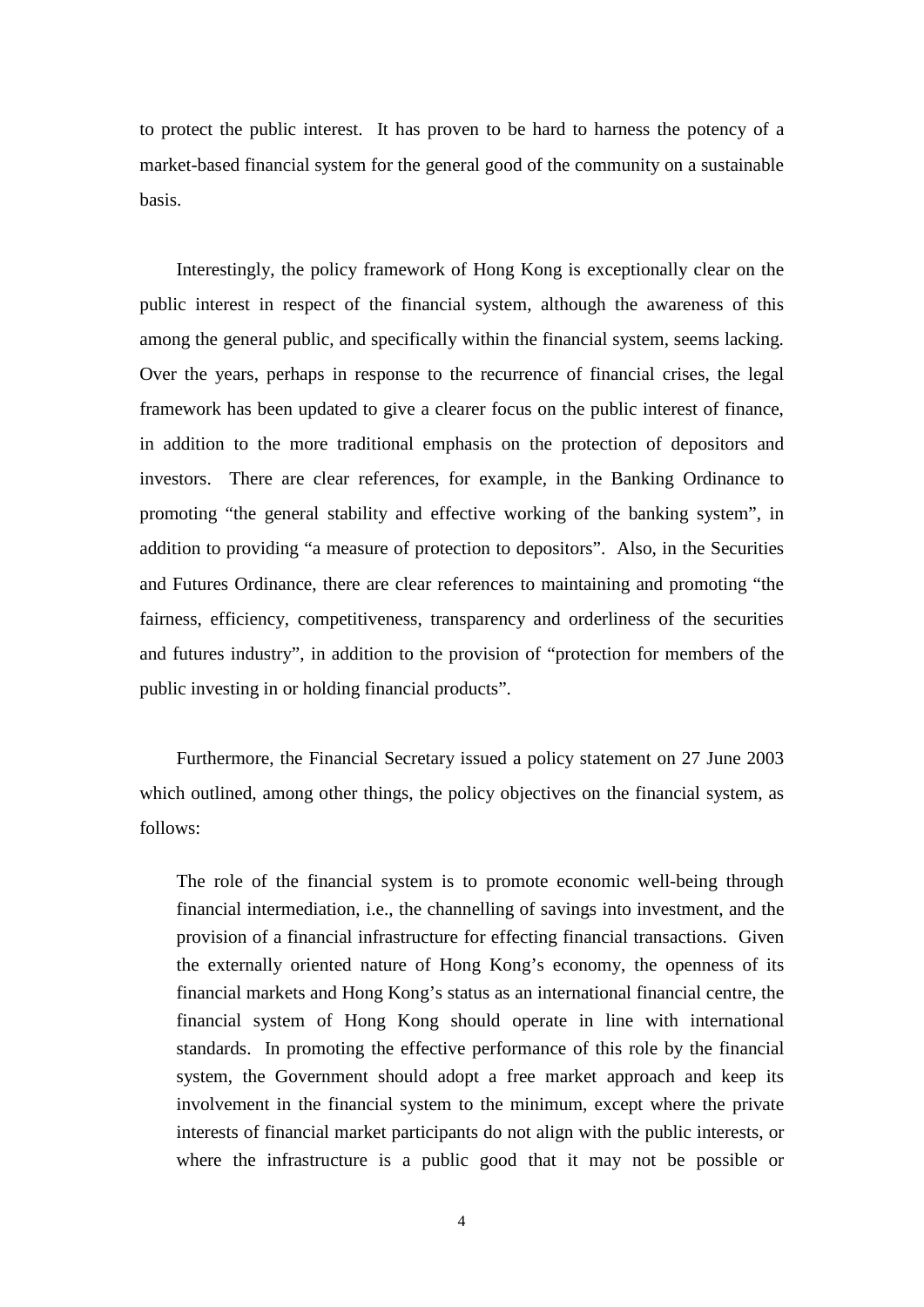appropriate to provide through the market, for reasons of competitive fairness or commercial viability.

The Government should formulate specific policies to promote the efficient functioning of the financial system in the following manner—

(a) Policies concerning financial infrastructure should aim to mitigate risks, increase efficiency and enhance market transparency and liquidity, thus supporting the safety and soundness of the financial system.

(b) Policies concerning financial intermediation should aim to promote the stability, integrity, diversity and efficiency of the financial system.

(c) Policies concerning the regulatory regime should aim to provide a regulatory framework that promotes the stability of the financial system, provides an appropriate measure of protection to users of financial services and facilitates competition, and is consistent with the standards and practices of major international financial centres.

There were special circumstances in Hong Kong in 2003 leading to the Financial Secretary issuing such a policy statement on the financial system. It was not made pursuant to requirements laid down in any law in Hong Kong. But there was a need arising from unfortunate and political events for the Administration then to define clearly the responsibilities of government officials so as to enhance accountability in the peculiar political framework of Hong Kong, the subject matter of another statement issued then concurrently by the Chief Executive. However, the existence of such a unique policy statement of the Financial Secretary on the financial system seems to have become irrelevant with the passage of time. Indeed, there has since been little, if any, reference to it in policy-making and implementation concerning the financial system. Hopefully, the public interest of finance described in it has been so well understood and accepted that all concerned need not be reminded of it.

But, in any jurisdiction, there is always risk that attention to the public interest in finance wanes over time, particularly during periods in which the prices of financial assets are appreciating, and trading activities in financial markets are running at a brisk pace, in other words, when everybody is enjoying the party. In Hong Kong, furthermore, given the international dimension of finance, the public interest in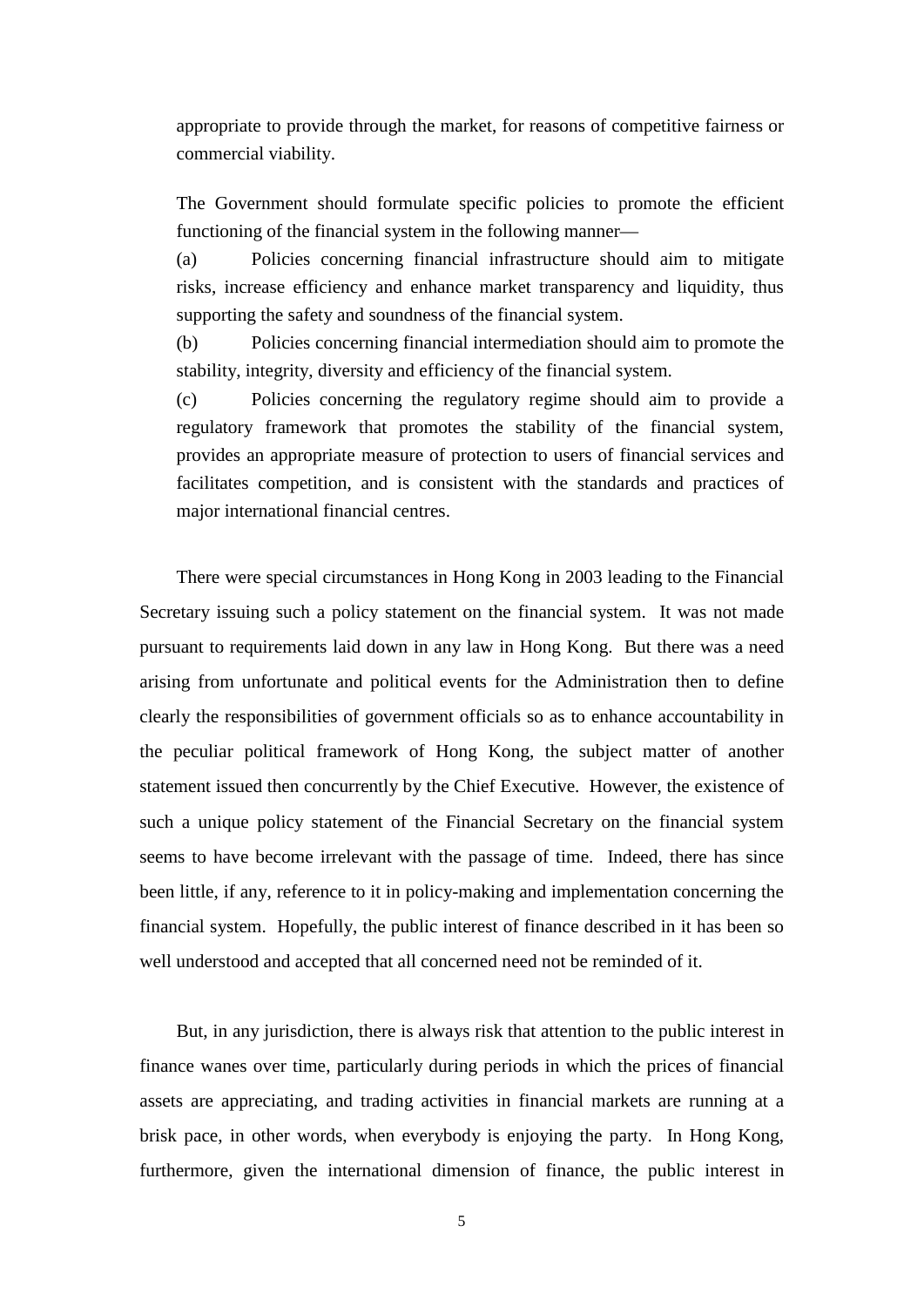finance has less of a domestic orientation than in other jurisdictions, and so the domestic financial intermediation supporting an economy of seven million people does often get subsumed by the desire to maintain the status of Hong Kong as an international financial centre in accordance with Article 109 of the Basic Law. This international orientation of the public interest in finance, involving essentially playing a significant role in the financial intermediation between the Mainland economy of 1.3 billion people and the rest of the world, is understandably of a much greater and complex dimension.

Turning to the private interest in the financial system, in a market-based financial system, there are different types of financial intermediaries doing different things, transforming, transferring and transacting risks, and managing money for those with a surplus of it and raising money for those in need of it. They are private sector institutions or individuals making a living, just like anybody else working in other sectors of the economy. Their private interests are, understandably, the maximization of profits for the benefit of the shareholders of financial institutions and the maximization of remuneration for those employed to operate those institutions. There are, of course, also self-employed individuals, such as stock brokers and investment advisors performing specialized roles in financial intermediation, doing predominantly the same things and with the same predominant objective of maximizing personal monetary gains. Reliance on market freedom to promote the public interest in finance is obviously predicated on the dictum of Adam Smith that "individual ambition serves the common good".

Regrettably, the common good in finance has not been well served. The position of being able to influence, if not control, where money comes from and where it goes to, is a privileged one. It can be, and regrettably does get, abused. Helped by the strong political clout that comes along with the privileged position, the financial intermediaries have been very successful in pursuing their private interests, working with incentive systems and operating models very much geared towards this objective. One just has to look at the profitability of financial intermediaries and the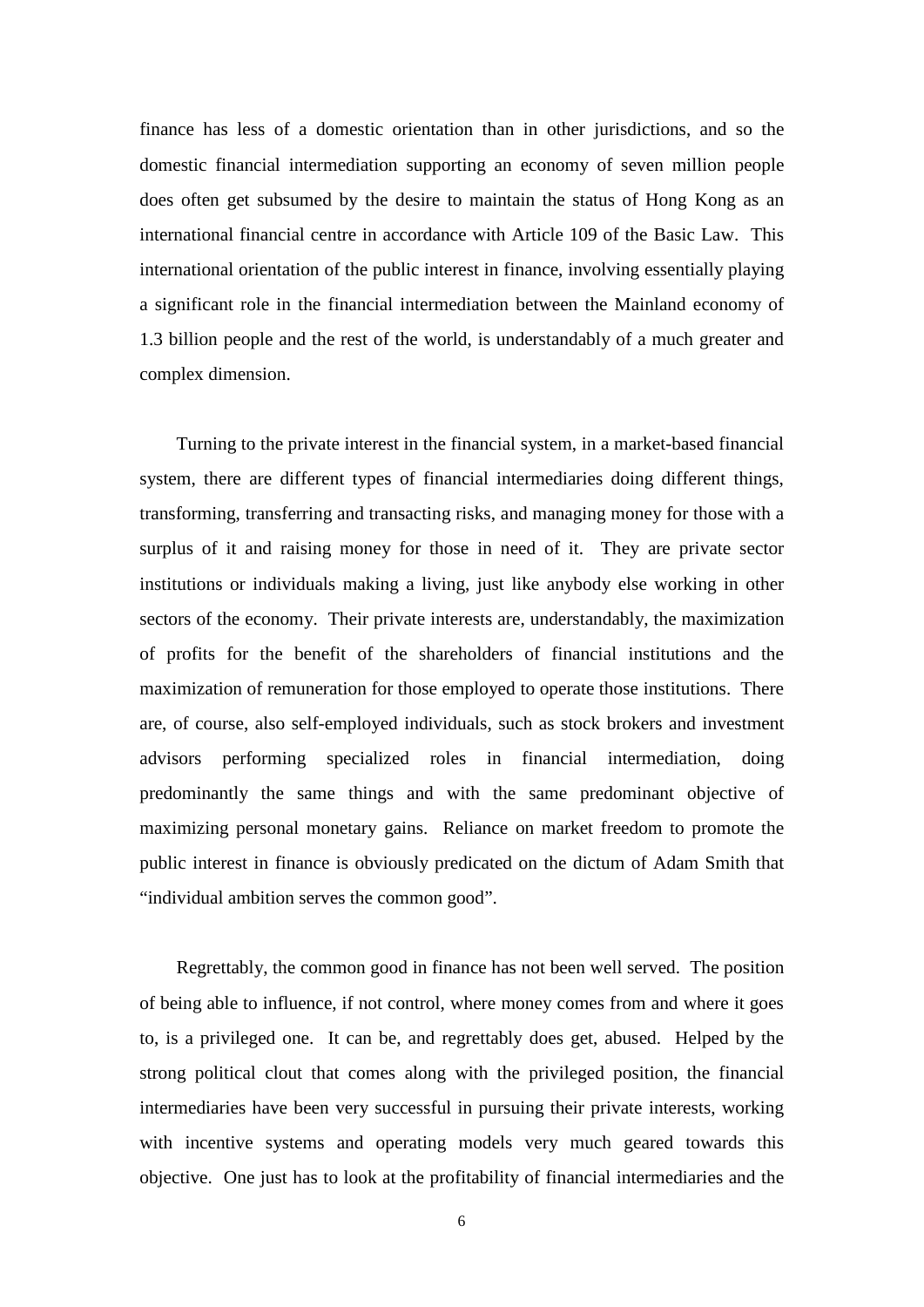remuneration of those running them, and contrasting these with the increasingly vocal criticism of financial hegemony, to appreciate this. There is no doubt that the provision of financial services requires expertise, and expertise will need to be paid for. The question here is whether, having regard to how the financial system is structured, in terms of restrictions in becoming a service provider through licensing by the authorities and consequently the less than free competition in the provision of financial services, and having regard to other relevant characteristics, there is a mechanism to ensure that such expertise is not excessively remunerated. This question needs to be asked, and answered, in the public interest.

There is one important perspective that many in the financial system—the regulators, the service providers, and the users of financial services—have largely ignored. The profits and remuneration for the financial intermediaries, whatever roles are being played by them, collectively constitute a large part of the cost of financial intermediation in the economy. The other part is of course the sum of the overheads incurred in the running of the business, including the provision of plush offices, the continuous building of elaborate systems of monitoring and compliance commensurate with the increasing complexity of the business and in line with regulatory requirements, and lately the all-too-common hefty fines imposed by law enforcement agencies against institutional and individual misconduct, etc. Together these represent the total cost of financial intermediation, or the take of the middleman, in the mobilization of money from those who have it to those in need of it.

When providers of financial services—the middleman—extract, through whatever means and in whatever form, a fat take to pay for heavy overheads, attractive compensation for employees (astronomical for management), and dividends for shareholders high enough to secure continued control by management, investors get a low return for their money and fund raisers pay a high cost for money. The lower the cost of financial intermediation, the more efficient is the financial system; and financial efficiency is a matter of intense public interest, along with stability, integrity, and diversity in finance. Put differently, a fundamental conflict exists